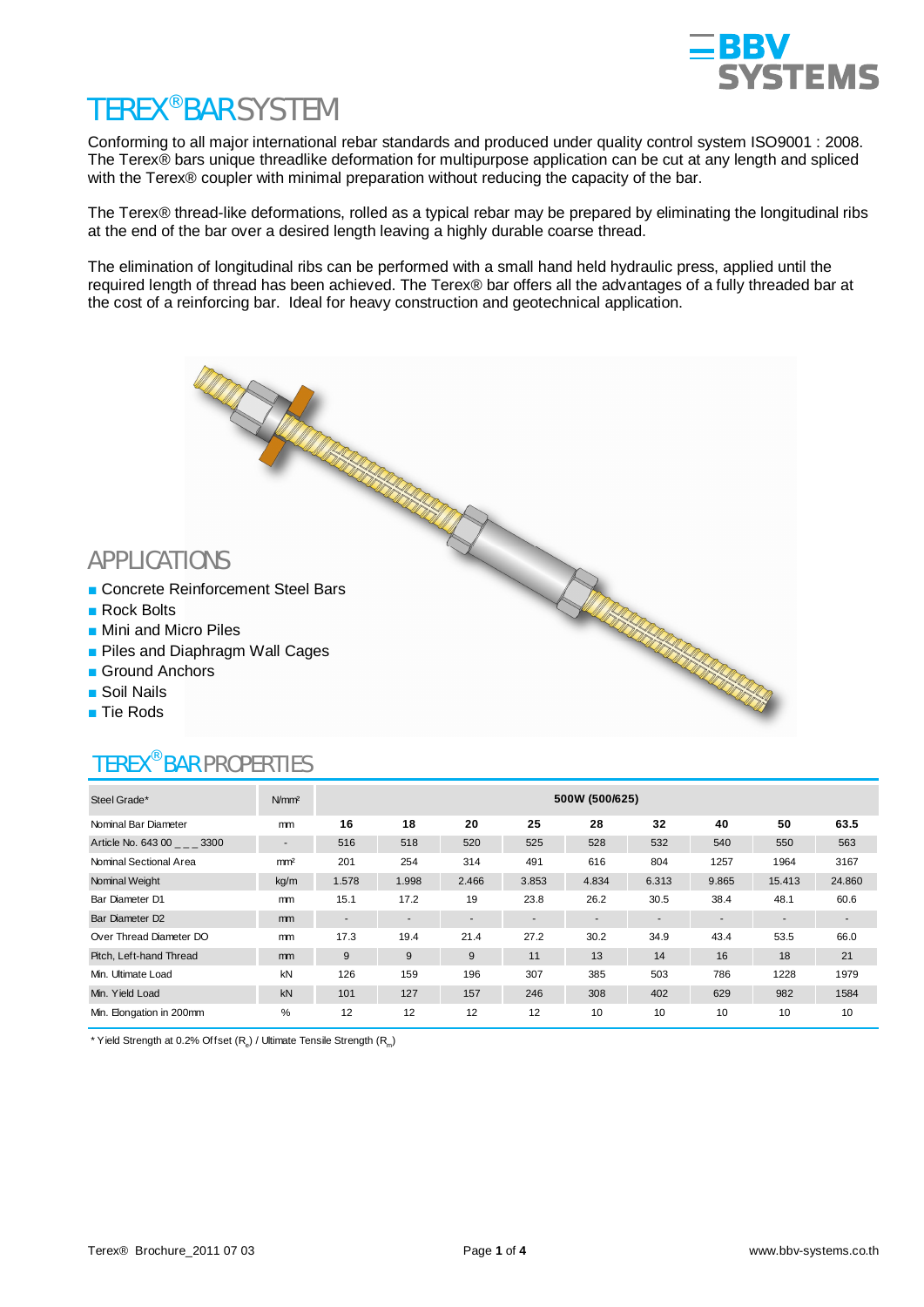

#### FLAT ANCHORAGE ACCESSORIES

| <b>System Grade</b>               |                 |               | 500W (500/625) |               |        |         |        |        |        |        |          |  |
|-----------------------------------|-----------------|---------------|----------------|---------------|--------|---------|--------|--------|--------|--------|----------|--|
| <b>Bar Diameter</b>               |                 |               | 16             | 18            | 20     | 25      | 28     | 32     | 40     | 50     | 63.5     |  |
|                                   |                 |               |                | <b>NUTS</b>   |        |         |        |        |        |        |          |  |
| Anchor Nut (Casting) <sup>1</sup> | Article No. 478 | 3300          | 00 516         | 00 518        | 00 520 | 00 5 25 | 00 528 | 00 532 | 00 540 | 00 550 | 01 563   |  |
|                                   | L               | mm            | 35             | 38            | 40     | 50      | 59     | 63     | 72     | 90     | 110      |  |
|                                   | SW              | mm            | 27             | 30            | 36     | 41      | 46     | 55     | 65     | 85     | 100      |  |
| SW                                | Unit Weight     | kg            | 0.11           | 0.15          | 0.24   | 0.36    | 0.54   | 0.86   | 1.32   | 2.90   | 4.73     |  |
| Anchor Nut (Machined)<br>SW       | Article No. 478 | 3300          |                |               |        |         |        | 11 532 |        | 02 550 | 11 5 6 3 |  |
|                                   |                 | <sub>mm</sub> |                |               |        |         |        | 63     |        | 85     | 110      |  |
|                                   | SW              | mm            |                |               |        |         |        | 55     |        | 80     | 100      |  |
|                                   | Unit Weight     | kg            |                |               |        |         |        | 0.97   |        | 2.60   | 5.03     |  |
| Anchor Piece (Casting)            | Article No. 028 | 3300          | 00 516         | 00 518        | 00 520 | 00 5 25 | 00 528 | 00 532 | 00 540 | 00 550 | 00 563   |  |
|                                   | L               | mm            | 35             | 38            | 40     | 50      | 59     | 63     | 72     | 90     | 110      |  |
| $\Omega$                          | SW              | mm            | 27             | 30            | 36     | 41      | 46     | 55     | 65     | 85     | 100      |  |
|                                   | D               | mm            | 58             | 65            | 73     | 90      | 102    | 116    | 145    | 180    | 230      |  |
| <u>sw</u>                         | Unit Weight     | kg            | 0.23           | 0.31          | 0.46   | 0.81    | 1.21   | 1.81   | 3.22   | 6.30   | 12.38    |  |
|                                   |                 |               |                | <b>PLATES</b> |        |         |        |        |        |        |          |  |
| <b>Anchor Plate</b>               | Article No. 021 | 3300          | 00 516         | 00 518        | 00 520 | 00 5 25 | 00 528 | 00 532 | 00 540 | 00 550 | 00 563   |  |
| .<br> }                           | Α               | mm            | 60             | 65            | 75     | 90      | 100    | 120    | 145    | 180    | 225      |  |
| ⋖                                 | $\mathbf C$     | mm            | 10             | 12            | 12     | 15      | 20     | 25     | 25     | 30     | 40       |  |
|                                   |                 |               |                |               |        |         |        |        |        |        |          |  |
| $\overline{\Omega}$<br>Α          | Unit Weight     | kg            | 0.26           | 0.36          | 0.48   | 0.87    | 1.44   | 2.58   | 3.80   | 7.05   | 14.69    |  |

1. Cast ductile iron for static load only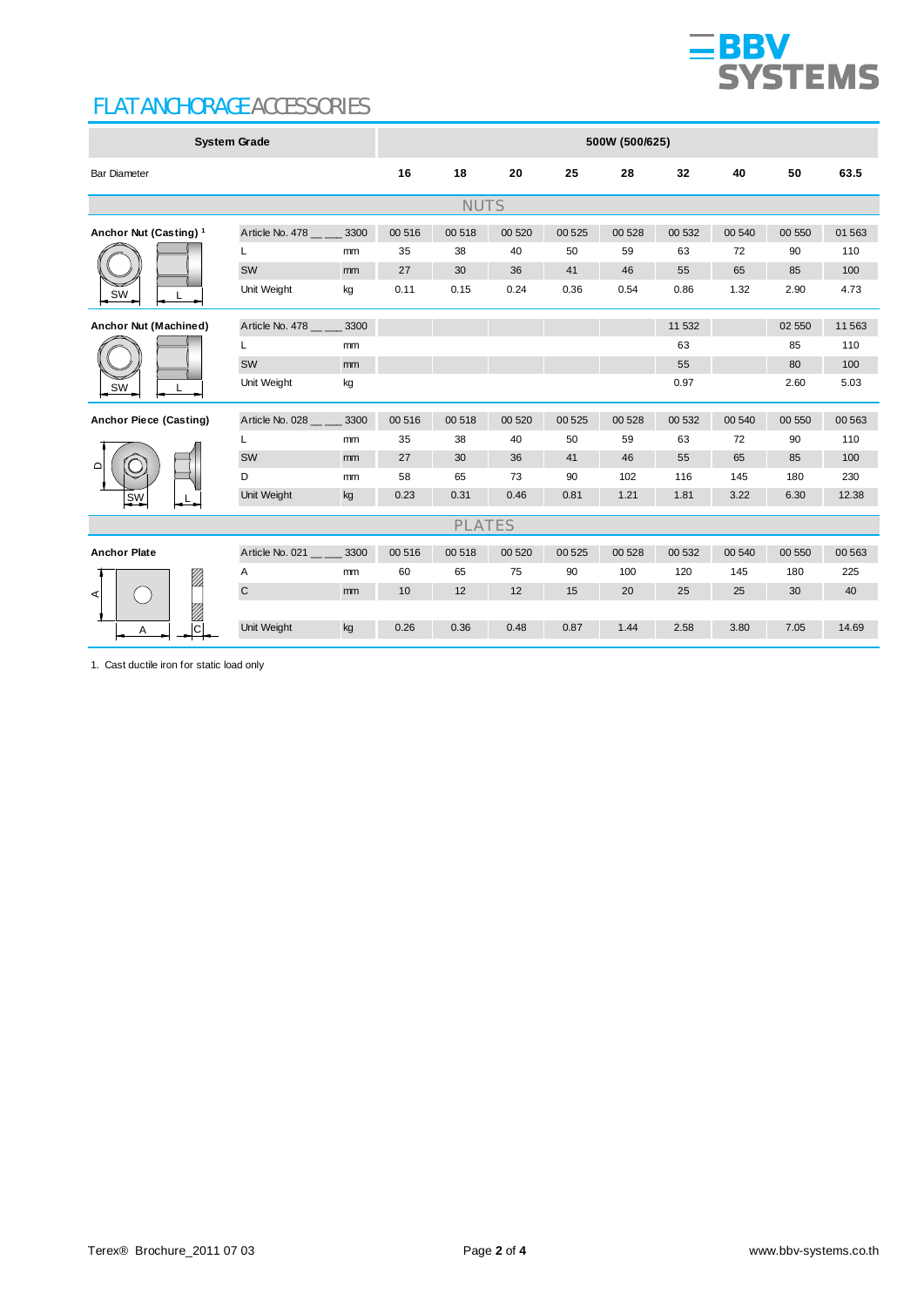

#### SPHERICAL ANCHORAGE ACCESSORIES

| <b>System Grade</b>      |                 |      | 500W (500/625) |        |        |         |        |        |        |        |        |  |  |
|--------------------------|-----------------|------|----------------|--------|--------|---------|--------|--------|--------|--------|--------|--|--|
| <b>Bar Diameter</b>      |                 |      | 16             | 18     | 20     | 25      | 28     | 32     | 40     | 50     | 63.5   |  |  |
| <b>NUTS</b>              |                 |      |                |        |        |         |        |        |        |        |        |  |  |
| Spherical Nut 30°        | Article No. 475 | 3300 | 30 516         | 30 518 | 30 520 | 30 5 25 | 30 528 | 30 532 | 30 540 | 30 550 | 30 563 |  |  |
|                          | L               | mm   | 35             | 38     | 40     | 50      | 59     | 63     | 72     | 90     | 110    |  |  |
|                          | SW              | mm   | 27             | 30     | 36     | 41      | 46     | 55     | 65     | 85     | 100    |  |  |
| SW                       | Unit Weight     | kg   | 0.12           | 0.16   | 0.24   | 0.36    | 0.53   | 0.82   | 1.26   | 2.82   | 4.51   |  |  |
| Spherical Nut 55°        | Article No. 475 | 3300 | 00 516         | 00 518 | 00 520 | 00 5 25 | 00 528 | 00 532 | 00 540 | 00 550 | 00 563 |  |  |
|                          | L               | mm   | 35             | 38     | 45     | 57      | 59     | 63     | 72     | 90     | 110    |  |  |
|                          | SW              | mm   | 27             | 30     | 36     | 41      | 46     | 55     | 65     | 85     | 100    |  |  |
| SW                       | Unit Weight     | kg   | 0.11           | 0.15   | 0.25   | 0.39    | 0.51   | 0.78   | 1.24   | 2.74   | 4.46   |  |  |
|                          | <b>PLATES</b>   |      |                |        |        |         |        |        |        |        |        |  |  |
| Anchor Plate 30° max ±2° | Article No. 022 | 3300 | 30 516         | 30 518 | 30 520 | 30 5 25 | 30 528 | 30 532 | 30 540 | 30 550 | 30 563 |  |  |
|                          | Α               | mm   | 60             | 70     | 80     | 100     | 110    | 120    | 150    | 190    | 240    |  |  |
| ⋖                        | $\mathsf C$     | mm   | 12             | 15     | 15     | 20      | 25     | 25     | 30     | 40     | 50     |  |  |
| Ø                        |                 |      |                |        |        |         |        |        |        |        |        |  |  |
| c <br>Α                  | Unit Weight     | kg   | 0.30           | 0.52   | 0.68   | 1.43    | 2.16   | 2.53   | 4.78   | 10.24  | 20.60  |  |  |
| Anchor Plate 55° max ±7° | Article No. 022 | 3300 | 50 516         | 50 518 | 50 520 | 50 525  | 50 528 | 50 532 | 50 540 | 50 550 | 50 563 |  |  |
|                          | Α               | mm   | 60             | 70     | 80     | 100     | 110    | 120    | 150    | 190    | 240    |  |  |
| ⋖                        | $\mathsf C$     | mm   | 12             | 15     | 15     | 20      | 25     | 25     | 30     | 40     | 50     |  |  |
| $\mathbb{Z}$             |                 |      |                |        |        |         |        |        |        |        |        |  |  |
| c <br>Α                  | Unit Weight     | kg   | 0.29           | 0.51   | 0.66   | 1.39    | 2.08   | 2.46   | 4.62   | 9.92   | 19.93  |  |  |
| <b>Dish Anchor Plate</b> | Article No. 037 | 3300 | 00 516         | 00 518 | 00 520 | 00 5 25 | 00 528 | 00 532 |        |        |        |  |  |
|                          | Α               | mm   | 150            | 150    | 150    | 180     | 200    | 200    |        |        |        |  |  |
| ⋖                        | $\mathsf{C}$    | mm   | 8              | 8      | 8      | 8       | 10     | 12     |        |        |        |  |  |
|                          |                 |      |                |        |        |         |        |        |        |        |        |  |  |
| C<br>Α                   | Unit Weight     | kg   | 1.41           | 1.40   | 1.40   | 2.01    | 3.09   | 3.68   |        |        |        |  |  |